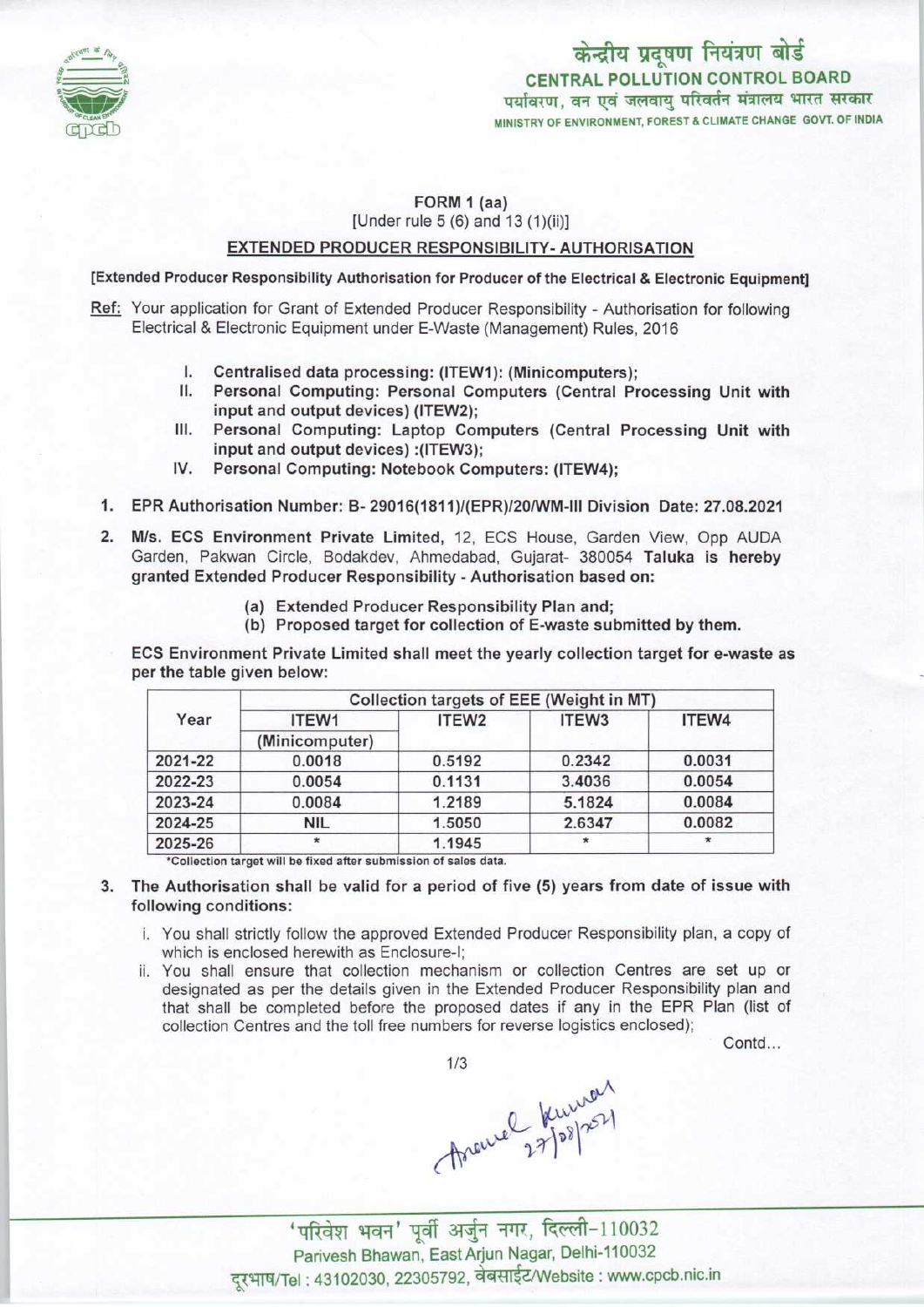

From pre page....

- iii. You shall ensure that all the collected e-waste is channelized to your PRO i.e. M/s R2<br>PRO Put. Ltd. B03, Jain Heights -Altura, Kaikonrahalli, Sarjapur Road, Bangalore-PRO Pvt. Ltd. B03, Jain Heights - Altura, Kaikonrahalli, Sarjapur Road, Bangalore-560102 and records shall be maintained at PRO and your end;
- iv. You shall maintain records, in Form-2 of these Rules, of e-waste and make such records available for scrutiny by Central Pollution Control Board;
- v. You shall file annual returns in Form-3 to the Central Pollution Control Board on or before 30th day of June following the financial year to which that returns relates.

# vi. General Terms & Conditions of the Authorisation:

- a. The authorisation shall comply with provisions of the Environment (Protection) Act, a. The authorisation shall comply with provisions of the Erricometers<br>1986 and the E-waste (Management) Rules, 2016 made there under;<br>b. The authorisation or its renewal shall be produced for inspection at the request of
- The authorisation or its renewal shall be produced for inspection at the request of an officer authorised by the Central Pollution Control Board;
- C. Any change in the approved Extended Producer Responsibility plan should be informed to Central Pollution Control Board within 15 days on which decision shall be communicated by Central Pollution Control Board within sixty days;
- d. It is the duty of the authorised person to take prior permission of the Central Pollution Control Board to close down any collection centre/points or any other facility which are part of the EPR plan;
- e. An application for the renewal of authorisation shall be made as laid down in subrule (vi) of rule of 13(1) the E-Waste (Management) Rules, 2016;
- f.The Board reserves right to cancel/amend/revoke the authorisation at any time as per the policy of the Board or Government.

## vii. Additional Conditions: -

- a) That the applicant will submit annual sales data along with annual returns;
- b) That the applicant has to ensure that the addresses of collection points provided by That the applicant has to ensure that the addresses of the collection points/centres That the applicant will submit all that sales data division of Collection point<br>them in their EPR Plan are correct and traceable and the collection pare<br>functional;<br>That the applicant will submit revised application for gr
- are functional;<br>
c) That the applicant will submit revised application for grant of EPR Authorisation in<br>
case of applicant adding/changing PRO or changing its EPR Plan;<br>
Contd....

France Kennar

2/3